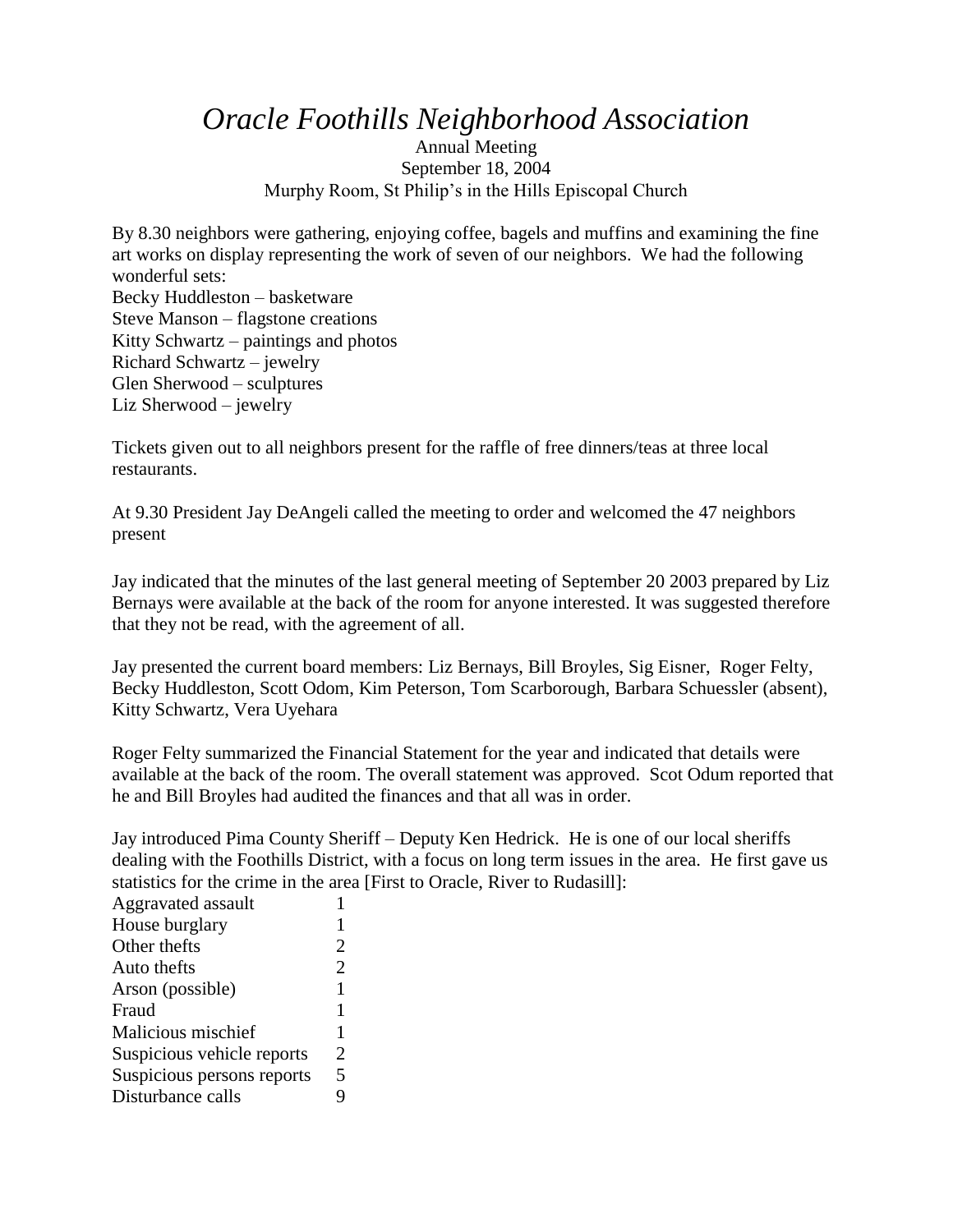He the mentioned that there are 12 to 16 deputies in the larger area at any one time (up to Catalina etc) and that they are always ready to take phone calls for queries about any possible problem [741 4900 for non-emergency and 547 6311 for district office]. He explained the volunteer service, by which many helpful advice may be obtained, such as looking at homes and advising improvements to safety.

Questions:

- What to do about barking dogs need to call animal control
- Agave-First problem property issues there have been a number of calls, but there is nothing that neighbors need to worry about with respect to safety
- What about when someone is away he gave advice on this and noted that anyone can call the district office and there will be extra concern whenever deputies are free to come by. It was also suggested that anyone going away organize some kind of observation help from neighbors

Jay then introduced Captain John Barbee of the Northwest Fire Dept. He is a new neighbor and paramedic presently stationed at Marana. His major point for discussion was the shortage of hydrants in a large part of the OFNA area, and how that influenced ISO ratings for insurance. Tucson Water is responsible for these and may put in more if were annexed to the city. He gave an overview of the work of the NWFD, including the fact that 75% of call were for medical problems, that advice is given for all kinds of safety issues, that there is a full prevention department with many types of education given on all topics. To that end he indicated the fliers available at the back of the room and that anyone having any issues that they are interested in to contact the dept for more information.

There followed a discussion on how fire engines find houses and what we can do to help in the even that any of us had to call for help - in particular, large reflective house numbers on mail boxes.

Jay DeAngeli summarized the activities of the last year.

- 1. Catalina Foothills Lodge: no sale in the offing so far
- 2. Friendly Village Wash: developer has not so far pursued the plan to concrete this
- 3. Annexation: Letter from Chuck Huckleberry on the myths of annexation available at the back of the room. He discussed requirements for annexation, some pros and cons, and indicated that the issue will return again at some point
- 4. The issue of the untidy trailer on the corner of Agave and First was discussed. He explained his letter to Ann Day, who immediately visited the scene and found it totally unacceptable. She will put forward a case to deal with it.
- 5. A number of road signs go missing or get destroyed. These will always be fixed promptly if reported
- 6. Eighteen months ago teams of neighbors trimmed trees and shrubs that were negatively influencing visibility along our roadsides. Jay negotiated for the county to pick up the trash. Another effort will be organized this fall. Please all report anyone dumping such trash in unauthorized places (some of our washes have been used by outsiders to our neighborhood).
- 7. Jay explained the current situation with the Rudasill-Genematas intersetion. A number of neighbors got up a petition to argue against the plan to alter the angles and elevations as it was thought to destroy one pleasant little corner or our neighborhood. As a result the